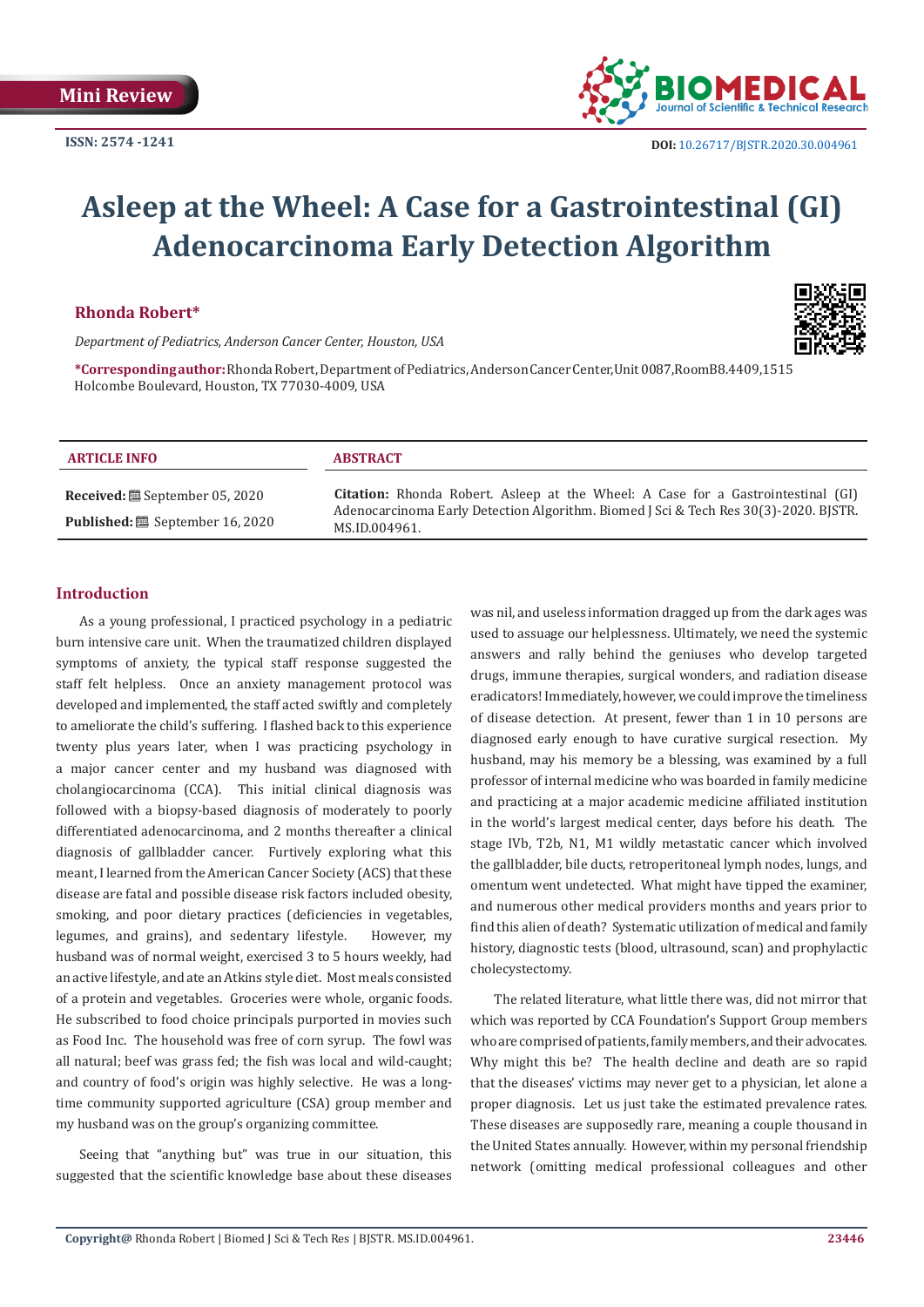patients encountered in the course of my husband's treatment), 5 have died of CCA in the last year (HL's sister; officiant's mentor; DM's friend; CSA member's father-in-law; CE employee's daughter's father-in-law). If I were to liberally estimate the total number in my friendship network, the count may be as high as 300, meaning that the annual prevalence rate in this sample would approximate 1.7%. Also unlikely is that 5 of the estimated 2,000 to 3,000 persons diagnosed with CCA annually in the United States are in my person to person social network. Given that these 5 people had substantive graduate school education, moderately to high SES, lived most their lives within blocks of major world class medical centers which included a comprehensive cancer center, and were fully engaged in health-promoting behavior and prophylactic, adherent medical service seekers, the current best estimate of CCA prevalence is highly suspected to be a gross underestimate.

I would like to use my husband's medical, family, and diagnostic history to illustrate the need for:

a) A validated patient-reported screening measure,

b) A best practice diagnostic protocol for ruling out CCA and gallbladder cancer; and

c) Prophylactic cholecystectomy.

I will report the history in terms of a timeline, beginning with the oldest information available, referred to in amount of time that predated my husband's CCA diagnosis, at age 55 years of age:

a. Minus 40 years – 39-year-old mother, diagnosed with gallstones and high cholesterol, had cholecystectomy.

b. Minus 24 years – 28-year-old sister diagnosed with carcinoid syndrome, abdominal neuro-endocrine tumors.

c. Minus 23 years – 42-year-old maternal aunt died of colon cancer.

d. Minus 19 years – Maternal grandmother died of gallbladder cancer within 3 months of diagnosis.

e. Minus 15 years – 37-year-old sister diagnosed with gallstones and had cholecystectomy.

f. Minus 11 to 14 years – Patient diagnosed with gallstones and advised to avoid cholecystectomy because

1. Surgeries have risks, which in this case was 0.4% risk of death.

2. The gallbladder serves a useful, though unessential function; and

3. Gallbladder malignancies are rare.

Emergency medical services for retroperitoneal pain, treated for kidney stones. Outpatient medical servicefor abdominal pain, treated for peptic ulcer.Severe, frequent constipation and diarrhea.

a. Minus 5 years – Patient diagnosed with diabetes, asymptomatic, required insulin,

b. Minus 3 years – Outpatient medical services for retroperitoneal/flank pain and blood in urine.

c. Minus 2 years – Specialized outpatient medical services (urologist) for blood in the urine and intermittent abdominal pain.

d. Minus 3 to 6 months – Subtle health changes: loss of muscle mass, change in hair quality/texture; retroperitoneal and abdominal pain; irritability and fatigue; atypical behaviors/ cognitive errors, one of which resulted in a major automobile collision (with a lifetime history of 0 vehicular accidents); premature satiety.

e. Minus 10 days – Outpatient medical services for abdominal pain.

# **Patient Reported Screening Measure**

If just this one persons' complaint were to be compiled, patient reported screening items would be numerous. Personal history would include gallstones, retroperitoneal/flank/abdominal pain, blood in urine, constipation, diarrhea, diabetes, loss of muscle mass, hair thinning or change in hair quality/texture, irritability, fatigue, premature satiety, and subtle behavioral/cognitive changes. Family history would includegallstones,gallbladder cancer, cholangiocarcinoma,carcinoid syndrome, colon cancer, cholecystectomy. As a matter of fact, 4 of these very items have been established as increasing one's risk for GI adenocarcinoma [1,2]. Benign gallbladder disease (including gallstones) increases risk as much as 34.4 times; family history of benign gallbladder disease up to 3.6; family history of GC, 1st degree relative up to 13.9; and personal history of constipation. Are we asleep at the wheel when we hear GI complaints? Do we write the person off as "psychosomatic"? Do we assume a "la crise de foie" (crisis of the liver) and consequently minimize the complaint? We will not know unless we initiate systematic screening for commonly reported GI complaints and thoroughly query personal and family history with a structured, forced choice written assessment in which the items include scientifically substantiated correlates of GI malignancies.

# **Best Practice Diagnostic Protocol**

For 20 years, my husband's physicians primarily relied on presenting concern, physical exam, and an occasional blood test. Tools for disease surveillance could have been employed and were not:

a) For a blood test result to be helpful, the correct tests must be run and the results must be addressed. LFT's, Carcinoembryonic antigen (CEA), and CA19-9 may be very helpful in detecting these cancers. Of note, positive test results are commonly assumed and not further investigated.